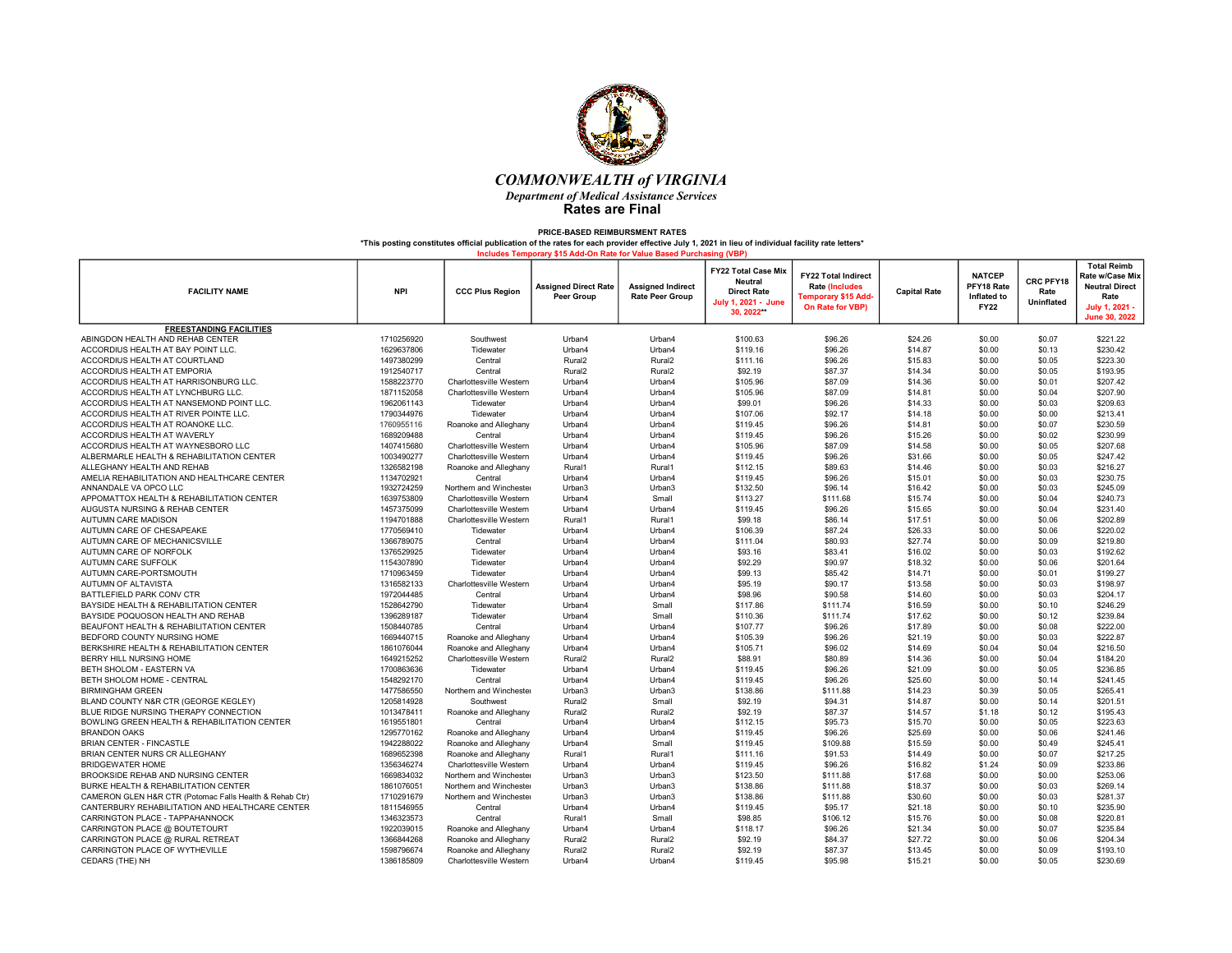

| <b>FACILITY NAME</b>                                | <b>NPI</b> | <b>CCC Plus Region</b>  | <b>Assigned Direct Rate</b><br>Peer Group | <b>Assigned Indirect</b><br><b>Rate Peer Group</b> | FY22 Total Case Mix<br><b>Neutral</b><br><b>Direct Rate</b><br>July 1, 2021 - June<br>30.2022** | <b>FY22 Total Indirect</b><br><b>Rate (Includes</b><br>Temporary \$15 Add <sub>'</sub><br>On Rate for VBP) | <b>Capital Rate</b> | <b>NATCEP</b><br>PFY18 Rate<br>Inflated to<br><b>FY22</b> | CRC PFY18<br>Rate<br>Uninflated | <b>Total Reimb</b><br>Rate w/Case Mix<br><b>Neutral Direct</b><br>Rate<br><b>July 1, 2021</b><br>June 30, 2022 |
|-----------------------------------------------------|------------|-------------------------|-------------------------------------------|----------------------------------------------------|-------------------------------------------------------------------------------------------------|------------------------------------------------------------------------------------------------------------|---------------------|-----------------------------------------------------------|---------------------------------|----------------------------------------------------------------------------------------------------------------|
| CHARLOTTESVILLE HEALTH & REHABILITATION CENTER      | 1487238671 | Charlottesville Western | Urban4                                    | Urban4                                             | \$119.45                                                                                        | \$96.26                                                                                                    | \$16.11             | \$0.00                                                    | \$0.04                          | \$231.86                                                                                                       |
| CHASE CITY NURSING & REHAB CTR                      | 1285603142 | Central                 | Rural <sub>2</sub>                        | Rural <sub>2</sub>                                 | \$92.19                                                                                         | \$87.37                                                                                                    | \$19.07             | \$0.00                                                    | \$0.03                          | \$198.66                                                                                                       |
| CHATHAM HEALTH AND REHABILITATION                   | 1982831582 | Charlottesville Western | Urban4                                    | Urban4                                             | \$91.08                                                                                         | \$84.09                                                                                                    | \$24.85             | \$0.00                                                    | \$0.04                          | \$200.06                                                                                                       |
| CHESAPEAKE HEALTH & REHABILITATION CENTER           | 1649854837 | Tidewater               | Urban4                                    | Urban4                                             | \$115.50                                                                                        | \$96.26                                                                                                    | \$15.88             | \$0.00                                                    | \$0.02                          | \$227.66                                                                                                       |
| CHESTERFIELD HC - TYLER'S RETREAT                   | 1376774745 | Central                 | Urban4                                    | Urban4                                             | \$107.21                                                                                        | \$83.83                                                                                                    | \$25.98             | \$0.00                                                    | \$0.11                          | \$217.13                                                                                                       |
| CLARKSVILLE HEALTH & REHAB CENTER                   | 1134738248 | Central                 | Rural <sub>2</sub>                        | Rural <sub>2</sub>                                 | \$92.19                                                                                         | \$87.37                                                                                                    | \$19.38             | \$0.00                                                    | \$0.01                          | \$198.95                                                                                                       |
| <b>COLISEUM PARK NURSING HOME</b>                   | 1629063821 | Tidewater               | Urban4                                    | Urban4                                             | \$78.12                                                                                         | \$94.62                                                                                                    | \$15.62             | \$0.00                                                    | \$0.01                          | \$188.37                                                                                                       |
| COLONIAL HEALTH & REHAB CENTER                      | 1720697840 | Tidewater               | Urban4                                    | Urban4                                             | \$119.45                                                                                        | \$96.26                                                                                                    | \$20.84             | \$0.00                                                    | \$0.00                          | \$236.55                                                                                                       |
| COLONIAL HEIGHTS REHABILITATION AND NURSING CENTER  | 1275174567 | Central                 | Urban4                                    | Urban4                                             | \$119.45                                                                                        | \$90.44                                                                                                    | \$22.75             | \$0.00                                                    | \$0.03                          | \$232.67                                                                                                       |
| COLONNADES HEALTH CARE CENTER, THE                  | 1457848699 | Charlottesville Western | Urban4                                    | Small                                              | \$119.45                                                                                        | \$111.74                                                                                                   | \$14.61             | \$0.00                                                    | \$0.00                          | \$245.80                                                                                                       |
| COMMONWEALTH CARE H&R CTR                           | 1538473418 | Northern and Winchester | Urban3                                    | Urban3                                             | \$138.00                                                                                        | \$111.88                                                                                                   | \$33.63             | \$0.00                                                    | \$0.02                          | \$283.53                                                                                                       |
| CONSULATE HEALTH - ASHLAND CONV CTR                 | 1922173400 | Central                 | Urban4                                    | Urban4                                             | \$104.16                                                                                        | \$88.08                                                                                                    | \$14.62             | \$0.00                                                    | \$0.04                          | \$206.90                                                                                                       |
| CONSULATE NORFOLK (TANDEM HEALTHCARE @ NORFOLK)     | 1285658849 | Tidewater               | Urban4                                    | Urban4                                             | \$99.38                                                                                         | \$80.74                                                                                                    | \$17.49             | \$0.00                                                    | \$0.06                          | \$197.67                                                                                                       |
| CULPEPER BAPTIST RETIREMENT                         | 1437128154 | Northern and Winchester | Urban3                                    | Urban3                                             | \$138.86                                                                                        | \$111.88                                                                                                   | \$33.64             | \$0.00                                                    | \$0.08                          | \$284.46                                                                                                       |
| CULPEPER HEALTH & REHABILITATION CENTER             | 1265016455 | Northern and Winchester | Urban3                                    | Urban3                                             | \$119.51                                                                                        | \$110.77                                                                                                   | \$14.98             | \$0.00                                                    | \$0.06                          | \$245.32                                                                                                       |
| DINWIDDIE HEALTH & REHAB CENTER                     | 1497922843 | Central                 | Urban4                                    | Small                                              | \$105.42                                                                                        | \$111.74                                                                                                   | \$24.13             | \$0.00                                                    | \$0.06                          | \$241.35                                                                                                       |
| DOCKSIDE HEALTH & REHAB CENTER                      | 1497135727 | Central                 | Rural1                                    | Rural1                                             | \$90.60                                                                                         | \$88.33                                                                                                    | \$23.09             | \$0.00                                                    | \$0.03                          | \$202.05                                                                                                       |
| DOGWOOD VILLAGE OF ORANGE COUNTY                    | 1932216546 | Charlottesville Western | Rural1                                    | Rural1                                             | \$112.15                                                                                        | \$95.73                                                                                                    | \$13.85             | \$0.00                                                    | \$0.04                          | \$221.77                                                                                                       |
| DUNN LORING VA OPCO LLC                             | 1053965558 | Northern and Winchester | Urban3                                    | Urban3                                             | \$138.86                                                                                        | \$97.66                                                                                                    | \$24.45             | \$0.00                                                    | \$0.02                          | \$260.99                                                                                                       |
| ELIZABETH ADAM CRUMP HEALTH AND REHAB               | 1396289179 | Central                 | Urban4                                    | Urban4                                             | \$111.79                                                                                        | \$91.13                                                                                                    | \$15.98             | \$0.00                                                    | \$0.08                          | \$218.98                                                                                                       |
| ENVOY OF ALEXANDRIA                                 | 1306099429 | Northern and Winchester | Urban3                                    | Urban3                                             | \$111.50                                                                                        | \$104.61                                                                                                   | \$17.43             | \$0.00                                                    | \$0.06                          | \$233.60                                                                                                       |
| ENVOY OF FOREST HILLS                               | 1952554081 | Central                 | Urban4                                    | Urban4                                             | \$119.45                                                                                        | \$96.26                                                                                                    | \$17.98             | \$0.00                                                    | \$0.00                          | \$233.69                                                                                                       |
| <b>ENVOY OF FORK UNION</b>                          | 1043464357 | Charlottesville Western | Urban4                                    | Small                                              | \$91.77                                                                                         | \$111.74                                                                                                   | \$15.41             | \$0.00                                                    | \$0.06                          | \$218.98                                                                                                       |
| <b>ENVOY OF GOOCHLAND</b>                           | 1104079243 | Central                 | Urban4                                    | Urban4                                             | \$101.47                                                                                        | \$96.26                                                                                                    | \$14.83             | \$0.00                                                    | \$0.05                          | \$212.61                                                                                                       |
| <b>ENVOY OF LAWRENCEVILLE</b>                       | 1194978239 | Central                 | Rural <sub>2</sub>                        | Rural <sub>2</sub>                                 | \$75.72                                                                                         | \$87.37                                                                                                    | \$15.07             | \$0.00                                                    | \$0.07                          | \$178.23                                                                                                       |
| <b>ENVOY OF STAUNTON</b>                            | 1508019647 | Charlottesville Western | Urban4                                    | Urban4                                             | \$119.45                                                                                        | \$87.46                                                                                                    | \$14.11             | \$0.44                                                    | \$0.07                          | \$221.53                                                                                                       |
| <b>ENVOY OF WESTOVER HILLS</b>                      | 1982857025 | Central                 | Urban4                                    | Urban4                                             | \$114.85                                                                                        | \$89.90                                                                                                    | \$15.65             | \$0.00                                                    | \$0.07                          | \$220.47                                                                                                       |
| <b>ENVOY OF WILLIAMSBURG</b>                        | 1497908537 | Tidewater               | Urban4                                    | Urban4                                             | \$112.77                                                                                        | \$93.38                                                                                                    | \$16.59             | \$0.00                                                    | \$0.01                          | \$222.75                                                                                                       |
| <b>ENVOY OF WINCHESTER</b>                          | 1760635809 | Northern and Winchester | Urban4                                    | Small                                              | \$119.45                                                                                        | \$109.84                                                                                                   | \$15.68             | \$0.00                                                    | \$0.05                          | \$245.02                                                                                                       |
| ENVOY OF WOODBRIDGE                                 | 1205089240 | Northern and Winchester | Urban3                                    | Urban3                                             | \$113.31                                                                                        | \$99.07                                                                                                    | \$16.14             | \$0.00                                                    | \$0.04                          | \$228.56                                                                                                       |
| EVERGREEN HEALTH & REHABILITATION CENTER            | 1487221107 | Northern and Winchester | Urban4                                    | Urban4                                             | \$110.95                                                                                        | \$85.34                                                                                                    | \$26.74             | \$0.29                                                    | \$0.05                          | \$223.37                                                                                                       |
| FAIRFAX REHABILITATION AND NURSING CENTER           | 1033718382 | Northern and Winchester | Urban3                                    | Urban3                                             | \$138.86                                                                                        | \$111.88                                                                                                   | \$21.68             | \$0.00                                                    | \$0.08                          | \$272.50                                                                                                       |
| FAIRMONT CROSSING HEALTH AND REHAB CENTER           | 1174297063 | Charlottesville Western | Urban4                                    | Urban4                                             | \$119.45                                                                                        | \$96.26                                                                                                    | \$16.91             | \$0.00                                                    | \$0.02                          | \$232.64                                                                                                       |
| FALLS RUN NURSING & REHABILITATION CTR              | 1891019733 | Central                 | Urban3                                    | Urban3                                             | \$122.96                                                                                        | \$93.43                                                                                                    | \$27.24             | \$0.00                                                    | \$0.06                          | \$243.69                                                                                                       |
| FARMVILLE REHABILITATION & HEALTH CARE CENTER       | 1225522261 | Central                 | Rural1                                    | Rural1                                             | \$107.27                                                                                        | \$92.64                                                                                                    | \$13.54             | \$0.00                                                    | \$0.07                          | \$213.52                                                                                                       |
| FOREST HEALTH & REHAB CENTER. LLC                   | 1811580087 | Charlottesville Western | Urban4                                    | Urban4                                             | \$115.26                                                                                        | \$96.26                                                                                                    | \$15.63             | \$0.00                                                    | \$0.00                          | \$227.15                                                                                                       |
| FRANKLIN HEALTH & REHABILITATION CENTER             | 1154905354 | Roanoke and Alleghany   | Urban4                                    | Urban4                                             | \$113.49                                                                                        | \$96.26                                                                                                    | \$14.52             | \$0.14                                                    | \$0.05                          | \$224.46                                                                                                       |
| FREDERICKSBURG HEALTH AND REHAB                     | 1255875027 | Central                 | Urban3                                    | Urban3                                             | \$121.80                                                                                        | \$111.88                                                                                                   | \$14.70             | \$0.00                                                    | \$0.05                          | \$248.43                                                                                                       |
| FREDERICKSBURG HEALTH CARE                          | 1912153164 | Central                 | Urban3                                    | Urban3                                             | \$130.94                                                                                        | \$109.74                                                                                                   | \$15.54             | \$0.00                                                    | \$0.05                          | \$256.27                                                                                                       |
| FRIENDSHIP HEALTH AND REHABILITATION CENTER SOUTH   | 1346616422 | Roanoke and Alleghany   | Urban4                                    | Urban4                                             | \$119.45                                                                                        | \$96.26                                                                                                    | \$31.74             | \$0.00                                                    | \$0.06                          | \$247.51                                                                                                       |
| <b>FRIENDSHIP MANOR</b>                             | 1417954140 | Roanoke and Alleghany   | Urban4                                    | Urban4                                             | \$119.45                                                                                        | \$96.26                                                                                                    | \$19.98             | \$0.17                                                    | \$0.05                          | \$235.91                                                                                                       |
| <b>GAINESVILLE HEALTH &amp; REHAB</b>               | 1689608473 | Northern and Winchester | Urban3                                    | Urban3                                             | \$132.92                                                                                        | \$111.88                                                                                                   | \$23.01             | \$0.00                                                    | \$0.04                          | \$267.85                                                                                                       |
| GALAX HEALTH AND REHAB (formally Blue Ridge)        | 1336683101 | Southwest               | Rural <sub>2</sub>                        | Rural <sub>2</sub>                                 | \$89.87                                                                                         | \$86.73                                                                                                    | \$14.05             | \$0.00                                                    | \$0.03                          | \$190.68                                                                                                       |
| <b>GLENBURNIE REHABILITATION AND NURSING CENTER</b> | 1073154373 | Central                 | Urban4                                    | Urban4                                             | \$117.95                                                                                        | \$96.26                                                                                                    | \$24.11             | \$0.00                                                    | \$0.07                          | \$238.39                                                                                                       |
| <b>GOODWIN HOUSE</b>                                | 1629069851 | Northern and Winchester | Urban3                                    | Urban3                                             | \$138.86                                                                                        | \$78.30                                                                                                    | \$30.88             | \$0.00                                                    | \$0.10                          | \$248.14                                                                                                       |
| <b>GOODWIN HOUSE WEST</b>                           | 1639258676 | Northern and Winchester | Urban3                                    | Urban3                                             | \$138.86                                                                                        | \$111.88                                                                                                   | \$13.81             | \$0.00                                                    | \$0.17                          | \$264.72                                                                                                       |
| <b>GRACE HEALTHCARE ABINGDON</b>                    | 1992796007 | Southwest               | Urban4                                    | Urban4                                             | \$83.73                                                                                         | \$88.39                                                                                                    | \$14.26             | \$0.00                                                    | \$0.03                          | \$186.41                                                                                                       |
| <b>GRAYSON NURSING AND REHAB CTR</b>                | 1750305033 | Southwest               | Rural <sub>2</sub>                        | Rural <sub>2</sub>                                 | \$77.64                                                                                         | \$81.84                                                                                                    | \$14.81             | \$0.00                                                    | \$0.04                          | \$174.33                                                                                                       |
| <b>GREENBRIER REGIONAL MEDICAL CENTER</b>           | 1275041600 | Tidewater               | Urban4                                    | Urban4                                             | \$119.45                                                                                        | \$94.26                                                                                                    | \$14.92             | \$0.00                                                    | \$0.04                          | \$228.67                                                                                                       |
| GREENSPRING VILLAGE INC.                            | 1619935095 | Northern and Winchester | Urban3                                    | Urban3                                             | \$138.86                                                                                        | \$111.88                                                                                                   | \$19.69             | \$0.00                                                    | \$0.00                          | \$270.43                                                                                                       |
| <b>GREENSVILLE MANOR</b>                            | 1396723060 | Central                 | Rural <sub>2</sub>                        | Rural <sub>2</sub>                                 | \$92.19                                                                                         | \$87.37                                                                                                    | \$20.09             | \$0.00                                                    | \$0.06                          | \$199.71                                                                                                       |
|                                                     |            |                         |                                           |                                                    |                                                                                                 |                                                                                                            |                     |                                                           |                                 |                                                                                                                |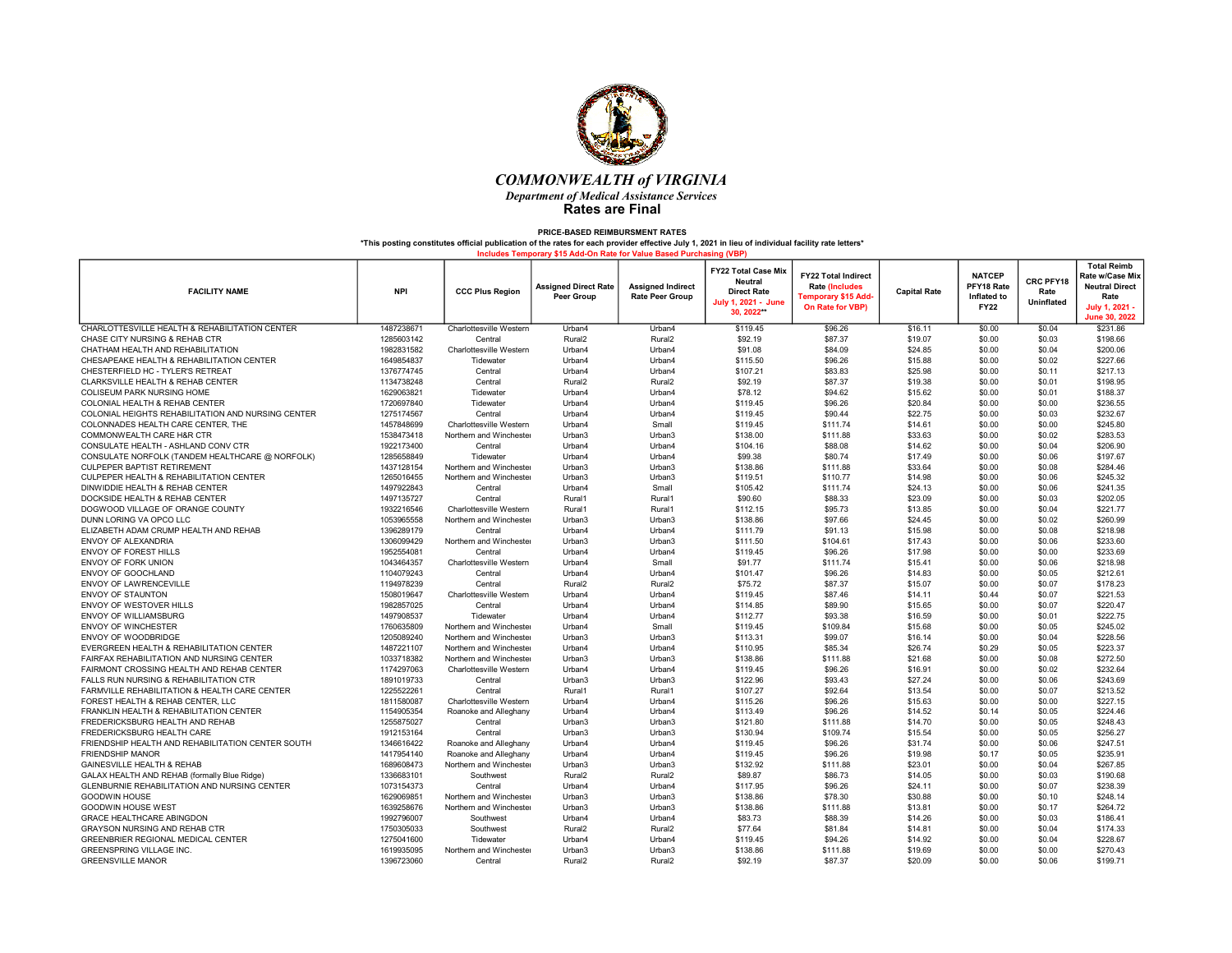

| <b>FACILITY NAME</b>                              | <b>NPI</b> | <b>CCC Plus Region</b>  | <b>Assigned Direct Rate</b><br><b>Peer Group</b> | <b>Assigned Indirect</b><br><b>Rate Peer Group</b> | <b>FY22 Total Case Mix</b><br><b>Neutral</b><br><b>Direct Rate</b><br>July 1, 2021 - June<br>30.2022** | <b>FY22 Total Indirect</b><br><b>Rate (Includes</b><br>Temporary \$15 Add <sub>1</sub><br>On Rate for VBP) | <b>Capital Rate</b> | <b>NATCEP</b><br>PFY18 Rate<br>Inflated to<br><b>FY22</b> | CRC PFY18<br>Rate<br>Uninflated | <b>Total Reimb</b><br>Rate w/Case Mix<br><b>Neutral Direct</b><br>Rate<br><b>July 1, 2021</b><br>June 30, 2022 |
|---------------------------------------------------|------------|-------------------------|--------------------------------------------------|----------------------------------------------------|--------------------------------------------------------------------------------------------------------|------------------------------------------------------------------------------------------------------------|---------------------|-----------------------------------------------------------|---------------------------------|----------------------------------------------------------------------------------------------------------------|
| <b>GRETNA HEALTH &amp; REHABILITATION CENTER</b>  | 1306420500 | Charlottesville Western | Urban4                                           | Urban4                                             | \$112.16                                                                                               | \$96.26                                                                                                    | \$15.46             | \$0.00                                                    | \$0.04                          | \$223.92                                                                                                       |
| HAMPTON HEALTH & REHAB CENTER                     | 1689283715 | Tidewater               | Urban4                                           | Urban4                                             | \$119.45                                                                                               | \$96.26                                                                                                    | \$21.21             | \$0.00                                                    | \$0.00                          | \$236.92                                                                                                       |
| HANOVER HEALTH & REHABILITATION CENTER            | 1144894387 | Central                 | Urban4                                           | Urban4                                             | \$119.45                                                                                               | \$96.26                                                                                                    | \$20.00             | \$0.00                                                    | \$0.08                          | \$235.79                                                                                                       |
| HARRISONBURG HEALTH & REHABILITATION CENTER       | 1770157919 | Charlottesville Western | Urban4                                           | Urban4                                             | \$113.66                                                                                               | \$92.24                                                                                                    | \$14.04             | \$0.12                                                    | \$0.05                          | \$220.11                                                                                                       |
| HEALTH C/BRANDERMILL WOODS                        | 1770572190 | Central                 | Urban4                                           | Small                                              | \$119.45                                                                                               | \$111.74                                                                                                   | \$28.38             | \$0.00                                                    | \$0.08                          | \$259.65                                                                                                       |
| HENRICO HEALTH & REHABILITATION CENTER            | 1679147821 | Central                 | Urban4                                           | Urban4                                             | \$104.03                                                                                               | \$96.26                                                                                                    | \$15.10             | \$0.00                                                    | \$0.06                          | \$215.45                                                                                                       |
| HERITAGE HALL- LEESBURG                           | 1578553970 | Northern and Winchester | Urban3                                           | Urban3                                             | \$112.96                                                                                               | \$111.88                                                                                                   | \$20.40             | \$0.45                                                    | \$0.02                          | \$245.71                                                                                                       |
| HERITAGE HALL RICH CREEK (Riverview Nursing Home) | 1780688747 | Roanoke and Alleghany   | Urban4                                           | Urban4                                             | \$94.35                                                                                                | \$96.26                                                                                                    | \$14.03             | \$0.53                                                    | \$0.04                          | \$205.21                                                                                                       |
| HERITAGE HALL-BIG STONE GAP                       | 1679563068 | Southwest               | Rural <sub>2</sub>                               | Rural <sub>2</sub>                                 | \$88.96                                                                                                | \$76.50                                                                                                    | \$13.47             | \$0.32                                                    | \$0.04                          | \$179.29                                                                                                       |
| HERITAGE HALL-BLACKSBURG                          | 1265422646 | Roanoke and Alleghany   | Urban4                                           | Urban4                                             | \$119.45                                                                                               | \$95.26                                                                                                    | \$14.16             | \$0.51                                                    | \$0.04                          | \$229.42                                                                                                       |
| HERITAGE HALL-BLACKSTONE                          | 1326038720 | Central                 | Rural <sub>2</sub>                               | Rural <sub>2</sub>                                 | \$86.44                                                                                                | \$85.90                                                                                                    | \$14.02             | \$0.35                                                    | \$0.05                          | \$186.76                                                                                                       |
| <b>HERITAGE HALL-BROOKNEAL</b>                    | 1295725455 | Charlottesville Western | Urban4                                           | Small                                              | \$75.24                                                                                                | \$98.44                                                                                                    | \$14.22             | \$0.00                                                    | \$0.03                          | \$187.93                                                                                                       |
| HERITAGE HALL-CLINTWOOD                           | 1447241351 | Southwest               | Rural <sub>2</sub>                               | Rural <sub>2</sub>                                 | \$68.20                                                                                                | \$84.82                                                                                                    | \$13.27             | \$0.24                                                    | \$0.03                          | \$166.56                                                                                                       |
| HERITAGE HALL-DILLWYN                             | 1144211251 | Charlottesville Western | Urban4                                           | Small                                              | \$88.40                                                                                                | \$100.44                                                                                                   | \$13.45             | \$0.00                                                    | \$0.03                          | \$202.32                                                                                                       |
| HERITAGE HALL-FRONT ROYAL                         | 1821088493 | Northern and Winchester | Urban3                                           | Urban3                                             | \$116.80                                                                                               | \$111.88                                                                                                   | \$16.29             | \$0.00                                                    | \$0.05                          | \$245.02                                                                                                       |
| HERITAGE HALL-GRUNDY                              | 1912997594 | Southwest               | Rural <sub>2</sub>                               | Rural <sub>2</sub>                                 | \$82.79                                                                                                | \$85.39                                                                                                    | \$13.22             | \$0.00                                                    | \$0.03                          | \$181.43                                                                                                       |
| HERITAGE HALL-KING GEORGE                         | 1780675702 | Central                 | Rural1                                           | Rural1                                             | \$112.15                                                                                               | \$95.73                                                                                                    | \$14.63             | \$0.00                                                    | \$0.03                          | \$222.54                                                                                                       |
| HERITAGE HALL-LAUREL MEADOWS                      | 1740270297 | Southwest               | Rural <sub>2</sub>                               | Small                                              | \$87.83                                                                                                | \$99.44                                                                                                    | \$14.30             | \$0.00                                                    | \$0.05                          | \$201.62                                                                                                       |
| HERITAGE HALL-LEXINGTON                           | 1881684330 | Roanoke and Alleghany   | Rural1                                           | Small                                              | \$86.74                                                                                                | \$111.71                                                                                                   | \$15.23             | \$0.00                                                    | \$0.08                          | \$213.76                                                                                                       |
| <b>HERITAGE HALL-TAZEWELL</b>                     | 1538159926 | Southwest               | Rural <sub>2</sub>                               | Rural <sub>2</sub>                                 | \$86.56                                                                                                | \$87.37                                                                                                    | \$14.18             | \$0.58                                                    | \$0.03                          | \$188.72                                                                                                       |
| <b>HERITAGE HALL-WISE</b>                         | 1477543890 | Southwest               | Rural <sub>2</sub>                               | Rural <sub>2</sub>                                 | \$87.02                                                                                                | \$87.37                                                                                                    | \$12.88             | \$0.00                                                    | \$0.05                          | \$187.32                                                                                                       |
| HIGHLAND RIDGE REHAB CENTER                       | 1679034078 | Roanoke and Alleghany   | Urban4                                           | Urban4                                             | \$119.45                                                                                               | \$96.26                                                                                                    | \$21.98             | \$0.93                                                    | \$0.11                          | \$238.73                                                                                                       |
| HILLSVILLE REHABILITATION & HEALTHCARE CENTER     | 1033603071 | Southwest               | Rural <sub>2</sub>                               | Small                                              | \$86.11                                                                                                | \$111.74                                                                                                   | \$15.57             | \$0.00                                                    | \$0.08                          | \$213.50                                                                                                       |
| <b>HOLLY MANOR NURSING HOME</b>                   | 1497751879 | Central                 | Rural1                                           | Rural1                                             | \$109.73                                                                                               | \$95.73                                                                                                    | \$22.06             | \$0.00                                                    | \$0.06                          | \$227.58                                                                                                       |
| JAMES RIVER CONVALESCENT CTR                      | 1417944315 | Tidewater               | Urban4                                           | Urban4                                             | \$85.37                                                                                                | \$85.59                                                                                                    | \$15.54             | \$0.00                                                    | \$0.02                          | \$186.52                                                                                                       |
| KEMPSVILLE HEALTH & REHAB CENTER                  | 1851663488 | Tidewater               | Urban4                                           | Urban4                                             | \$119.45                                                                                               | \$95.65                                                                                                    | \$21.56             | \$0.00                                                    | \$0.06                          | \$236.72                                                                                                       |
| KINGS DAUGHTERS NRSING & REHAB                    | 1861416414 | Charlottesville Western | Urban4                                           | Urban4                                             | \$106.81                                                                                               | \$90.23                                                                                                    | \$15.70             | \$0.00                                                    | \$0.07                          | \$212.81                                                                                                       |
| KINGS GRANT RETIREMENT COMM                       | 1366431652 | Roanoke and Alleghany   | Rural <sub>2</sub>                               | Small                                              | \$92.19                                                                                                | \$111.74                                                                                                   | \$14.02             | \$0.00                                                    | \$0.08                          | \$218.03                                                                                                       |
| LAKE MANASSAS HEALTH & REHABILITATION CENTER      | 1578137725 | Northern and Winchester | Urban3                                           | Urban3                                             | \$138.86                                                                                               | \$111.88                                                                                                   | \$36.13             | \$0.00                                                    | \$0.09                          | \$286.96                                                                                                       |
| LANCASHIRE                                        | 1073500880 | Central                 | Rural1                                           | Rural1                                             | \$87.11                                                                                                | \$95.28                                                                                                    | \$15.10             | \$0.00                                                    | \$0.05                          | \$197.54                                                                                                       |
| LAURELS OF BON AIR                                | 1245454677 | Central                 | Urban4                                           | Urban4                                             | \$119.45                                                                                               | \$88.68                                                                                                    | \$25.26             | \$0.00                                                    | \$0.12                          | \$233.51                                                                                                       |
| LAURELS OF CHARLOTTESVILLE                        | 1578519500 | Charlottesville Western | Urban4                                           | Urban4                                             | \$119.45                                                                                               | \$90.34                                                                                                    | \$19.78             | \$0.00                                                    | \$0.06                          | \$229.63                                                                                                       |
| LEE NURSING & REHAB CENTER                        | 1659340537 | Southwest               | Rural <sub>2</sub>                               | Rural <sub>2</sub>                                 | \$89.03                                                                                                | \$87.37                                                                                                    | \$16.23             | \$0.00                                                    | \$0.04                          | \$192.67                                                                                                       |
| LIBERTY RIDGE HLTH & REHABILITATION CTR.          | 1609111913 | Charlottesville Western | Urban4                                           | Urban4                                             | \$119.45                                                                                               | \$96.26                                                                                                    | \$27.36             | \$0.00                                                    | \$0.06                          | \$243.13                                                                                                       |
| LIFE CARE CTR-NEW MARKET                          | 1467493858 | Northern and Winchester | Rural1                                           | Rural1                                             | \$112.15                                                                                               | \$95.73                                                                                                    | \$16.00             | \$0.00                                                    | \$0.04                          | \$223.92                                                                                                       |
| LITTLE SISTERS OF THE POOR                        | 1558351452 | Central                 | Urban4                                           | Small                                              | \$119.45                                                                                               | \$111.74                                                                                                   | \$14.54             | \$0.00                                                    | \$0.05                          | \$245.78                                                                                                       |
| LOUISA HEALTH & REHABILITATION CENTER             | 1922672179 | Charlottesville Western | Rural1                                           | Rural1                                             | \$111.79                                                                                               | \$95.73                                                                                                    | \$15.21             | \$0.00                                                    | \$0.05                          | \$222.78                                                                                                       |
| LUCY CORR NH OF CHES CO                           | 1992713812 | Central                 | Urban4                                           | Urban4                                             | \$119.45                                                                                               | \$96.26                                                                                                    | \$16.27             | \$0.00                                                    | \$0.10                          | \$232.08                                                                                                       |
| LYNCHBURG HEALTH & REHABILITATION CENTER          | 1033783295 | Charlottesville Western | Urban4                                           | Urban4                                             | \$105.64                                                                                               | \$96.26                                                                                                    | \$15.30             | \$0.00                                                    | \$0.05                          | \$217.25                                                                                                       |
| MANASSAS NURSING & REHAB CTR                      | 1609986744 | Northern and Winchester | Urban3                                           | Urban3                                             | \$134.91                                                                                               | \$111.88                                                                                                   | \$23.10             | \$0.00                                                    | \$0.02                          | \$269.91                                                                                                       |
| MANOR CARE - ALEXANDRIA                           | 1104861673 | Northern and Winchester | Urban3                                           | Urban3                                             | \$134.88                                                                                               | \$102.53                                                                                                   | \$17.21             | \$0.00                                                    | \$0.03                          | \$254.65                                                                                                       |
| MANOR CARE - STRATFORD HALL                       | 1982649372 | Central                 | Urban4                                           | Urban4                                             | \$119.45                                                                                               | \$94.71                                                                                                    | \$14.38             | \$0.00                                                    | \$0.04                          | \$228.58                                                                                                       |
| MANOR CARE FAIR OAKS                              | 1861437154 | Northern and Winchester | Urban3                                           | Urban3                                             | \$138.05                                                                                               | \$110.45                                                                                                   | \$19.29             | \$0.00                                                    | \$0.03                          | \$267.82                                                                                                       |
| <b>MANOR CARE IMPERIAL</b>                        | 1740225135 | Central                 | Urban4                                           | Urban4                                             | \$98.22                                                                                                | \$96.26                                                                                                    | \$15.66             | \$0.00                                                    | \$0.03                          | \$210.17                                                                                                       |
| MANOR CARE OF ARLINGTON                           | 1922043355 | Northern and Winchester | Urban3                                           | Urban3                                             | \$138.86                                                                                               | \$111.88                                                                                                   | \$16.51             | \$0.00                                                    | \$0.02                          | \$267.27                                                                                                       |
| MAPLE GROVE REHAB & HLTH CARE                     | 1134107212 | Southwest               | Rural <sub>2</sub>                               | Small                                              | \$84.04                                                                                                | \$96.43                                                                                                    | \$14.09             | \$0.00                                                    | \$0.06                          | \$194.62                                                                                                       |
| MARTINSVILLE HEALTH AND REHAB                     | 1770027542 | Roanoke and Alleghany   | Rural <sub>2</sub>                               | Rural <sub>2</sub>                                 | \$92.19                                                                                                | \$84.63                                                                                                    | \$13.55             | \$0.00                                                    | \$0.04                          | \$190.41                                                                                                       |
| MEDICAL CARE CTR-LYNCHBURG                        | 1942245238 | Charlottesville Western | Urban4                                           | Urban4                                             | \$119.45                                                                                               | \$96.26                                                                                                    | \$14.83             | \$0.00                                                    | \$0.03                          | \$230.57                                                                                                       |
| MFA - CHERRYDALE HCC                              | 1710990825 | Northern and Winchester | Urban3                                           | Urban3                                             | \$127.23                                                                                               | \$111.88                                                                                                   | \$15.15             | \$0.00                                                    | \$0.01                          | \$254.27                                                                                                       |
| MONROE HEALTH & REHAB CENTER                      | 1881188829 | Charlottesville Western | Urban4                                           | Urban4                                             | \$119.45                                                                                               | \$96.26                                                                                                    | \$14.58             | \$0.00                                                    | \$0.03                          | \$230.32                                                                                                       |
| MOUNTAIN VIEW NH                                  | 1861422644 | Charlottesville Western | Rural1                                           | Small                                              | \$105.07                                                                                               | \$111.88                                                                                                   | \$21.30             | \$1.79                                                    | \$0.04                          | \$240.08                                                                                                       |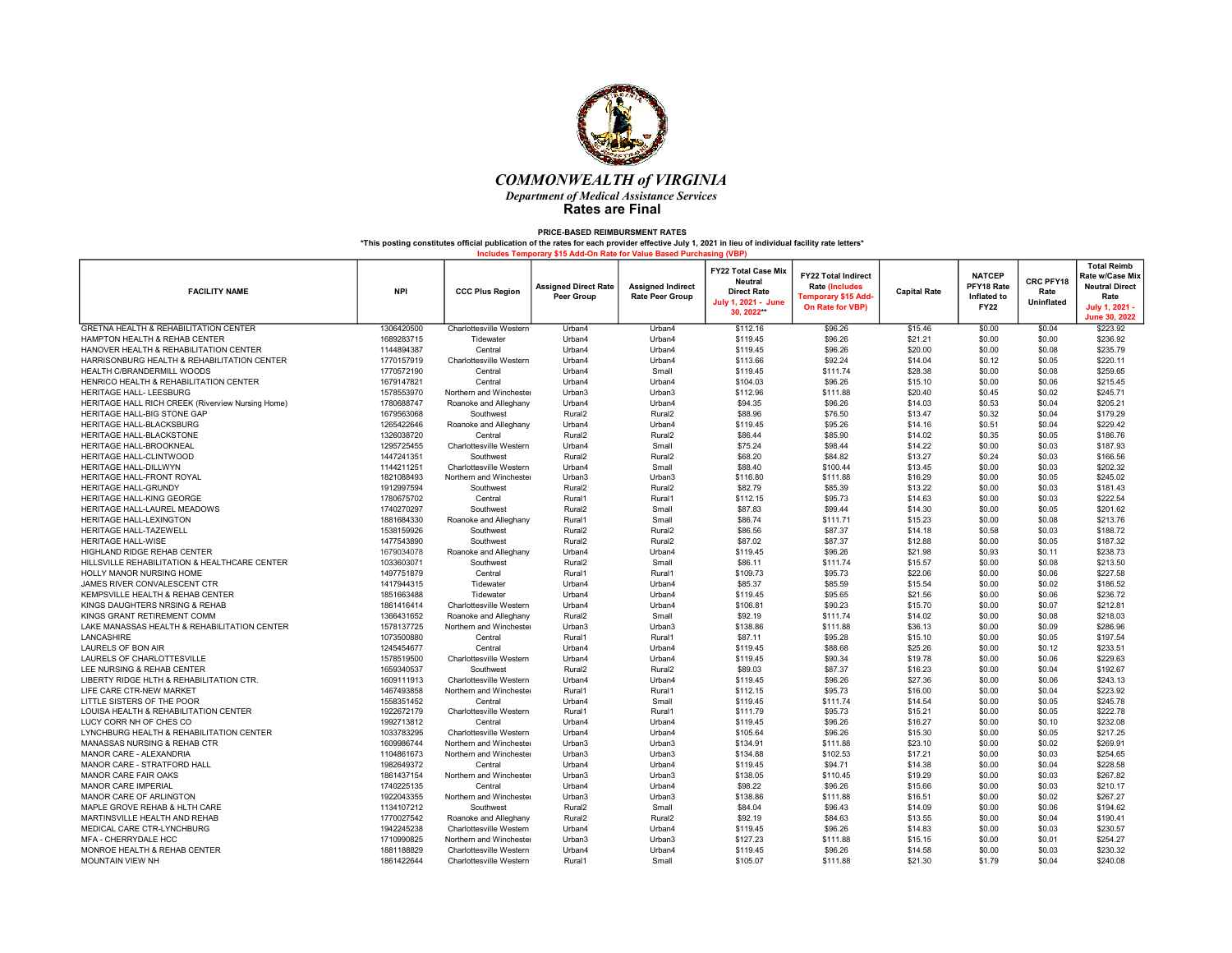

| <b>FACILITY NAME</b>                               | <b>NPI</b> | <b>CCC Plus Region</b>  | <b>Assigned Direct Rate</b><br>Peer Group | <b>Assigned Indirect</b><br><b>Rate Peer Group</b> | <b>FY22 Total Case Mix</b><br><b>Neutral</b><br><b>Direct Rate</b><br>July 1, 2021 - June<br>30.2022** | <b>FY22 Total Indirect</b><br><b>Rate (Includes</b><br>Temporary \$15 Add <sub>'</sub><br>On Rate for VBP) | <b>Capital Rate</b> | <b>NATCEP</b><br>PFY18 Rate<br>Inflated to<br><b>FY22</b> | CRC PFY18<br>Rate<br>Uninflated | <b>Total Reimb</b><br>Rate w/Case Mix<br><b>Neutral Direct</b><br>Rate<br><b>July 1, 2021</b><br>June 30, 2022 |
|----------------------------------------------------|------------|-------------------------|-------------------------------------------|----------------------------------------------------|--------------------------------------------------------------------------------------------------------|------------------------------------------------------------------------------------------------------------|---------------------|-----------------------------------------------------------|---------------------------------|----------------------------------------------------------------------------------------------------------------|
| MT. VERNON HEALTHCARE CENTER                       | 1023526472 | Northern and Winchester | Urban3                                    | Urban3                                             | \$138.86                                                                                               | \$111.88                                                                                                   | \$17.17             | \$0.00                                                    | \$0.00                          | \$267.91                                                                                                       |
| MULBERRY CREEK NURSING AND REHAB CENTER            | 1194361949 | Roanoke and Alleghany   | Rural <sub>2</sub>                        | Rural <sub>2</sub>                                 | \$92.19                                                                                                | \$87.37                                                                                                    | \$14.24             | \$0.00                                                    | \$0.00                          | \$193.80                                                                                                       |
| NASSAWADOX VA OPCO LLC                             | 1851998793 | Tidewater               | Rural1                                    | Rural1                                             | \$108.22                                                                                               | \$93.42                                                                                                    | \$14.24             | \$0.00                                                    | \$0.02                          | \$215.90                                                                                                       |
| NEWPORT NEWS BAPT RETIREM'T                        | 1124122619 | Tidewater               | Urban4                                    | Small                                              | \$119.45                                                                                               | \$111.74                                                                                                   | \$13.68             | \$0.00                                                    | \$0.18                          | \$245.05                                                                                                       |
| NEWPORT NEWS NURSING & REHAB                       | 1477577021 | Tidewater               | Urban4                                    | Urban4                                             | \$93.47                                                                                                | \$96.26                                                                                                    | \$18.06             | \$0.00                                                    | \$0.07                          | \$207.86                                                                                                       |
| NHC - BRISTOL HEALTH CARE                          | 1083669832 | Southwest               | Urban4                                    | Urban4                                             | \$119.45                                                                                               | \$96.26                                                                                                    | \$14.93             | \$0.00                                                    | \$0.00                          | \$230.64                                                                                                       |
| NORFOLK HEALTH & REHABILITATION CENTER             | 1639743891 | Tidewater               | Urban4                                    | Urban4                                             | \$111.89                                                                                               | \$96.26                                                                                                    | \$15.10             | \$0.00                                                    | \$0.04                          | \$223.29                                                                                                       |
| NORTHAMPTON CONV CTR                               | 1982691887 | Tidewater               | Urban4                                    | Urban4                                             | \$93.49                                                                                                | \$87.12                                                                                                    | \$18.34             | \$0.00                                                    | \$0.01                          | \$198.96                                                                                                       |
| NORTHERN NECK SENIOR CARE COMMUNITY                | 1093318487 | Central                 | Rural1                                    | Rural1                                             | \$112.15                                                                                               | \$95.73                                                                                                    | \$24.69             | \$0.00                                                    | \$0.00                          | \$232.57                                                                                                       |
| NOVA HEALTH AND REHAB                              | 1164774063 | Southwest               | Urban4                                    | Urban4                                             | \$94.47                                                                                                | \$88.46                                                                                                    | \$15.85             | \$0.00                                                    | \$0.02                          | \$198.80                                                                                                       |
| NRV-KROONTJE HEALTH CARE CTR                       | 1801979158 | Roanoke and Alleghany   | Urban4                                    | Small                                              | \$119.45                                                                                               | \$111.74                                                                                                   | \$15.87             | \$0.00                                                    | \$0.00                          | \$247.06                                                                                                       |
| OAK GROVE HEALTH & REHAB CENTER                    | 1932718053 | Tidewater               | Urban4                                    | Urban4                                             | \$119.45                                                                                               | \$96.26                                                                                                    | \$30.84             | \$0.00                                                    | \$0.00                          | \$246.55                                                                                                       |
| OAK LEA NH                                         | 1013943133 | Charlottesville Western | Urban4                                    | Urban4                                             | \$119.45                                                                                               | \$96.26                                                                                                    | \$22.76             | \$0.00                                                    | \$0.00                          | \$238.47                                                                                                       |
| OUR LADY OF HOPE                                   | 1477559847 | Central                 | Urban4                                    | Small                                              | \$117.48                                                                                               | \$111.74                                                                                                   | \$15.52             | \$0.00                                                    | \$0.05                          | \$244.79                                                                                                       |
| OUR LADY OF PEACE, INC                             | 1013081314 | Charlottesville Western | Urban4                                    | Small                                              | \$119.45                                                                                               | \$111.74                                                                                                   | \$12.62             | \$0.00                                                    | \$0.03                          | \$243.84                                                                                                       |
| OUR LADY OF PERPETUAL HELP                         | 1063437010 | Tidewater               | Urban4                                    | Small                                              | \$112.86                                                                                               | \$111.74                                                                                                   | \$12.25             | \$0.00                                                    | \$0.02                          | \$236.87                                                                                                       |
| OUR LADY OF THE VALLEY                             | 1245330299 | Roanoke and Alleghany   | Urban4                                    | Urban4                                             | \$119.45                                                                                               | \$96.26                                                                                                    | \$14.00             | \$0.00                                                    | \$0.05                          | \$229.76                                                                                                       |
| PARHAM HEALTHCARE & REHABILITATION CENTER          | 1063086221 | Central                 | Urban4                                    | Urban4                                             | \$115.30                                                                                               | \$96.26                                                                                                    | \$14.86             | \$0.00                                                    | \$0.06                          | \$226.48                                                                                                       |
| PELICAN HEALTH NORFOLK LLC.                        | 1316582554 | Tidewater               | Urban4                                    | Small                                              | \$107.62                                                                                               | \$107.46                                                                                                   | \$16.83             | \$0.00                                                    | \$0.09                          | \$232.00                                                                                                       |
| <b>PETERSBURG</b>                                  | 1245771765 | Central                 | Urban4                                    | Urban4                                             | \$110.53                                                                                               | \$96.26                                                                                                    | \$14.83             | \$0.00                                                    | \$0.04                          | \$221.66                                                                                                       |
| PHEASANT RIDGE NH                                  | 1609884055 | Roanoke and Alleghany   | Urban4                                    | Urban4                                             | \$118.27                                                                                               | \$96.26                                                                                                    | \$17.39             | \$0.00                                                    | \$0.06                          | \$231.98                                                                                                       |
| PINEY FOREST HEALTH & REHABILITATION CENTER        | 1881268050 | Charlottesville Western | Urban4                                    | Urban4                                             | \$99.19                                                                                                | \$96.26                                                                                                    | \$14.17             | \$0.00                                                    | \$0.04                          | \$209.66                                                                                                       |
| Portside Health & Rehab Center                     | 1205397080 | Tidewater               | Urban4                                    | Urban4                                             | \$119.45                                                                                               | \$96.26                                                                                                    | \$14.78             | \$0.00                                                    | \$0.00                          | \$230.49                                                                                                       |
| PORTSMOUTH HEALTH AND REHAB                        | 1497299275 | Tidewater               | Urban4                                    | Urban4                                             | \$115.90                                                                                               | \$96.26                                                                                                    | \$15.68             | \$0.00                                                    | \$0.04                          | \$227.88                                                                                                       |
| PRINCESS ANNE HEALTH & REHABILITATION CENTER       | 1841865508 | Tidewater               | Urban4                                    | Urban4                                             | \$119.45                                                                                               | \$96.26                                                                                                    | \$32.39             | \$0.00                                                    | \$0.07                          | \$248.17                                                                                                       |
| PULASKI HEALTH & REHABILITATION CENTER             | 1114591385 | Roanoke and Alleghany   | Urban4                                    | Urban4                                             | \$111.48                                                                                               | \$96.26                                                                                                    | \$16.23             | \$0.01                                                    | \$0.04                          | \$224.02                                                                                                       |
| RADFORD NURSING & REHAB (NRV)                      | 1881663771 | Roanoke and Alleghany   | Urban4                                    | Urban4                                             | \$108.35                                                                                               | \$96.26                                                                                                    | \$21.28             | \$0.00                                                    | \$0.06                          | \$225.95                                                                                                       |
| RALEIGH COURT HEALTH & REHABILITATION CENTER       | 1528632700 | Roanoke and Alleghany   | Urban4                                    | Urban4                                             | \$110.01                                                                                               | \$96.26                                                                                                    | \$17.15             | \$0.24                                                    | \$0.05                          | \$223.71                                                                                                       |
| REGENCY CARE OF ARLINGTON (Potomac Nursing Center) | 1710380670 | Northern and Winchester | Urban3                                    | Urban3                                             | \$138.86                                                                                               | \$111.88                                                                                                   | \$16.00             | \$0.00                                                    | \$0.04                          | \$266.78                                                                                                       |
| REGENCY HEALTH & REHABILITATION CENTER             | 1336713510 | Tidewater               | Urban4                                    | Small                                              | \$114.46                                                                                               | \$111.74                                                                                                   | \$16.32             | \$0.00                                                    | \$0.08                          | \$242.60                                                                                                       |
| RICHFIELD NC                                       | 171098584  | Roanoke and Alleghany   | Urban4                                    | Urban4                                             | \$119.45                                                                                               | \$96.26                                                                                                    | \$17.22             | \$0.00                                                    | \$0.03                          | \$232.96                                                                                                       |
| <b>RIDGECREST MANOR NH</b>                         | 1679981930 | Southwest               | Urban4                                    | Urban4                                             | \$119.45                                                                                               | \$84.76                                                                                                    | \$13.79             | \$0.00                                                    | \$0.04                          | \$218.04                                                                                                       |
| RIVER VIEW ON THE APPOMATTOX                       | 1740241181 | Central                 | Urban4                                    | Urban4                                             | \$117.73                                                                                               | \$96.26                                                                                                    | \$21.25             | \$0.00                                                    | \$0.07                          | \$235.31                                                                                                       |
| <b>RIVERSIDE CC - MATHEWS</b>                      | 1255448379 | Central                 | Urban4                                    | Small                                              | \$111.08                                                                                               | \$111.74                                                                                                   | \$14.31             | \$0.00                                                    | \$0.00                          | \$237.13                                                                                                       |
| RIVERSIDE CC - SALUDA                              | 1225143498 | Central                 | Rural1                                    | Small                                              | \$112.15                                                                                               | \$111.74                                                                                                   | \$14.72             | \$0.00                                                    | \$0.00                          | \$238.61                                                                                                       |
| RIVERSIDE CC NEWPORT NEWS                          | 1013022268 | Tidewater               | Urban4                                    | Urban4                                             | \$119.45                                                                                               | \$96.26                                                                                                    | \$18.51             | \$0.00                                                    | \$0.00                          | \$234.22                                                                                                       |
| RIVERSIDE HEALTH & REHABILITATION CENTER           | 1780258962 | Charlottesville Western | Urban4                                    | Urban4                                             | \$119.45                                                                                               | \$96.26                                                                                                    | \$14.32             | \$0.00                                                    | \$0.03                          | \$230.06                                                                                                       |
| ROCKY MOUNT REHAB & HEALTHCARE CENTER              | 1083108021 | Roanoke and Alleghany   | Urban4                                    | Urban4                                             | \$119.45                                                                                               | \$96.26                                                                                                    | \$14,77             | \$0.00                                                    | \$0.06                          | \$230.54                                                                                                       |
| ROMAN EAGLE NH                                     | 1588745384 | Charlottesville Western | Urban4                                    | Urban4                                             | \$119.45                                                                                               | \$95.68                                                                                                    | \$18.20             | \$0.00                                                    | \$0.02                          | \$233.35                                                                                                       |
| ROSE HILL HEALTH AND REHAB                         | 1891239661 | Northern and Winchester | Urban3                                    | Urban3                                             | \$112.95                                                                                               | \$101.73                                                                                                   | \$13.95             | \$0.00                                                    | \$0.06                          | \$228.69                                                                                                       |
| ROSEMONT HEALTH & REHAB CENTER                     | 1538778659 | Tidewater               | Urban4                                    | Urban4                                             | \$119.45                                                                                               | \$96.26                                                                                                    | \$17.01             | \$0.00                                                    | \$0.00                          | \$232.72                                                                                                       |
| SALEM HEALTH & REHABILITATION CENTER               | 1952975138 | Roanoke and Alleghany   | Urban4                                    | Urban4                                             | \$99.03                                                                                                | \$96.26                                                                                                    | \$14.36             | \$0.96                                                    | \$0.04                          | \$210.65                                                                                                       |
| SHENANDOAH NURSING HOME                            | 1003892662 | Charlottesville Western | Urban4                                    | Small                                              | \$102.59                                                                                               | \$85.22                                                                                                    | \$15.44             | \$0.00                                                    | \$0.07                          | \$203.32                                                                                                       |
| SHENANDOAH VALLEY HEALTH AND REHAB                 | 1598201014 | Roanoke and Alleghany   | Rural1                                    | Rural1                                             | \$110.94                                                                                               | \$95.51                                                                                                    | \$14.95             | \$0.00                                                    | \$0.02                          | \$221.42                                                                                                       |
| SHORE HEALTH & REHAB CENTER                        | 1235646738 | Tidewater               | Rural1                                    | Rural1                                             | \$112.15                                                                                               | \$95.73                                                                                                    | \$20.86             | \$0.00                                                    | \$0.02                          | \$228.76                                                                                                       |
| SIGNATURE HEALTHCARE OF HARBOUR POINTE             | 1497160089 | Tidewater               | Urban4                                    | Urban4                                             | \$98.58                                                                                                | \$86.31                                                                                                    | \$15.07             | \$0.00                                                    | \$0.00                          | \$199.96                                                                                                       |
| <b>SKYLINE TERRACE</b>                             | 1467475830 | Northern and Winchester | Rural1                                    | Rural1                                             | \$104.46                                                                                               | \$95.73                                                                                                    | \$14.46             | \$0.00                                                    | \$0.04                          | \$214.69                                                                                                       |
| SKYVIEW SPRINGS REHAB AND NURSING CENTER           | 1003497355 | Northern and Winchester | Rural1                                    | Rural1                                             | \$107.95                                                                                               | \$95.73                                                                                                    | \$15.05             | \$0.00                                                    | \$0.04                          | \$218.77                                                                                                       |
| <b>SLEEPY HOLLOW</b>                               | 1902347420 | Northern and Winchester | Urban3                                    | Urban3                                             | \$133.99                                                                                               | \$106.63                                                                                                   | \$15.87             | \$0.00                                                    | \$0.02                          | \$256.51                                                                                                       |
| SNYDER NH                                          | 1225061583 | Roanoke and Alleghany   | Urban4                                    | Small                                              | \$119.45                                                                                               | \$111.74                                                                                                   | \$21.92             | \$0.00                                                    | \$0.03                          | \$253.14                                                                                                       |
| SOUTH BOSTON HEALTH & REHAB CENTER                 | 1730798869 | Charlottesville Western | Rural <sub>2</sub>                        | Rural <sub>2</sub>                                 | \$92.19                                                                                                | \$87.37                                                                                                    | \$15.10             | \$0.00                                                    | \$0.00                          | \$194.66                                                                                                       |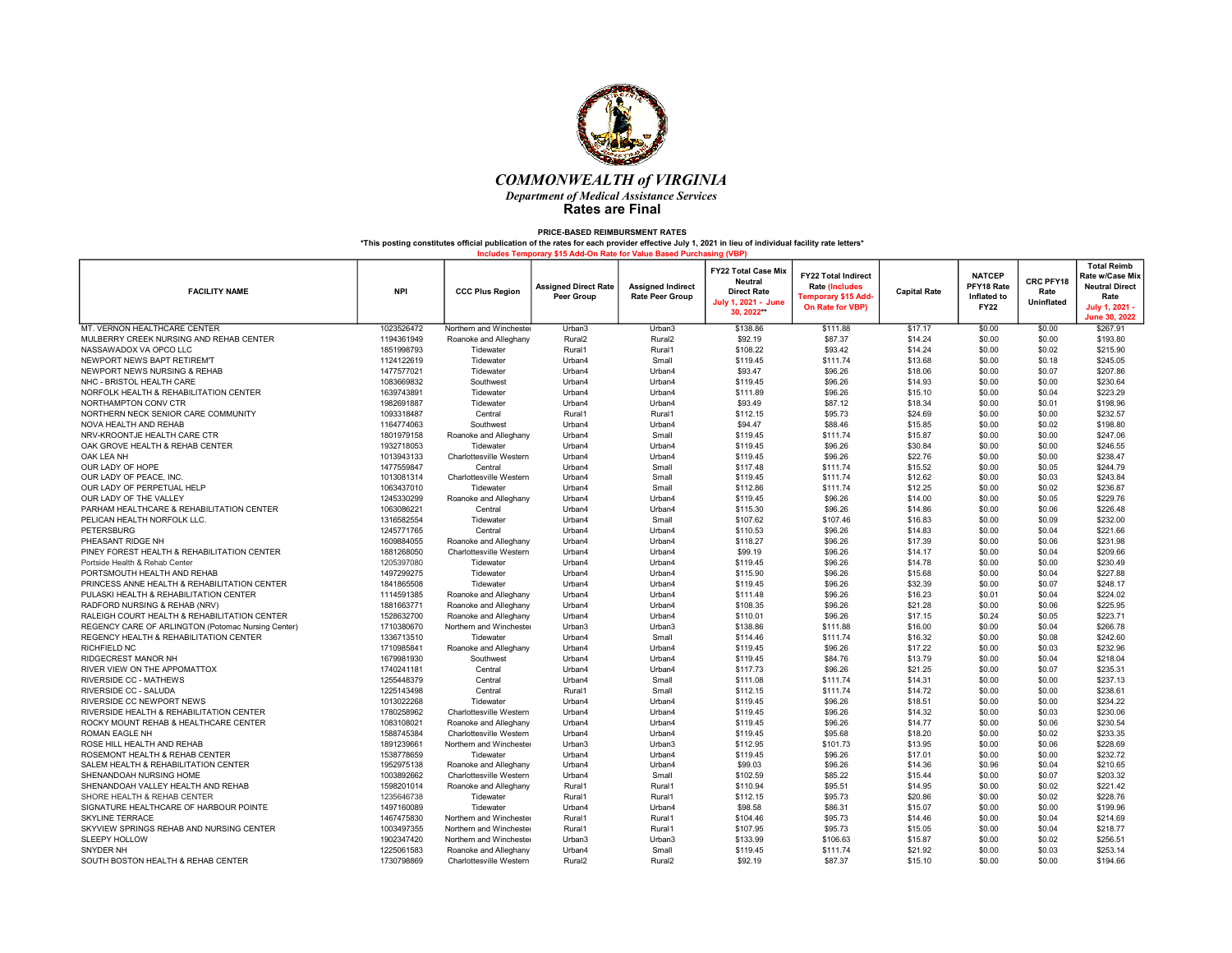

| <b>FACILITY NAME</b>                                               | <b>NPI</b> | <b>CCC Plus Region</b>  | <b>Assigned Direct Rate</b><br>Peer Group | <b>Assigned Indirect</b><br><b>Rate Peer Group</b> | <b>FY22 Total Case Mix</b><br><b>Neutral</b><br><b>Direct Rate</b><br>July 1, 2021 - June<br>30.2022** | <b>FY22 Total Indirect</b><br><b>Rate (Includes</b><br>Temporary \$15 Add-<br>On Rate for VBP) | <b>Capital Rate</b>        | <b>NATCEP</b><br>PFY18 Rate<br>Inflated to<br><b>FY22</b> | CRC PFY18<br>Rate<br>Uninflated | <b>Total Reimb</b><br>Rate w/Case Mix<br><b>Neutral Direct</b><br>Rate<br><b>July 1, 2021</b><br>June 30, 2022 |
|--------------------------------------------------------------------|------------|-------------------------|-------------------------------------------|----------------------------------------------------|--------------------------------------------------------------------------------------------------------|------------------------------------------------------------------------------------------------|----------------------------|-----------------------------------------------------------|---------------------------------|----------------------------------------------------------------------------------------------------------------|
| SOUTH ROANOKE NURSING HOME                                         | 1093799439 | Roanoke and Alleghany   | Urban4                                    | Urban4                                             | \$119.45                                                                                               | \$92.10                                                                                        | \$15.32                    | \$0.00                                                    | \$0.04                          | \$226.91                                                                                                       |
| SPRINGTREE HEALTH & REHABILITATION CENTER                          | 1750955936 | Roanoke and Alleghany   | Urban4                                    | Urban4                                             | \$119.45                                                                                               | \$96.26                                                                                        | \$23.77                    | \$0.06                                                    | \$0.04                          | \$239.58                                                                                                       |
| STANARDSVILLE VA OPCO LLC                                          | 1578188892 | Charlottesville Western | Urban4                                    | Urban4                                             | \$100.44                                                                                               | \$91.37                                                                                        | \$15.31                    | \$0.00                                                    | \$0.02                          | \$207.14                                                                                                       |
| STANLEYTOWN HEALTH & REHABILITATION CENTER                         | 1376117556 | Roanoke and Alleghany   | Rural <sub>2</sub>                        | Rural <sub>2</sub>                                 | \$92.19                                                                                                | \$87.37                                                                                        | \$17.07                    | \$0.00                                                    | \$0.05                          | \$196.68                                                                                                       |
| STRATFORD HEALTHCARE CENTER                                        | 1750516894 | Charlottesville Western | Urban4                                    | Small                                              | \$114.43                                                                                               | \$103.56                                                                                       | \$15.38                    | \$0.00                                                    | \$0.04                          | \$233.41                                                                                                       |
| SUMMIT HEALTH AND REHAB CENTER                                     | 1922772771 | Charlottesville Western | Urban4                                    | Urban4                                             | \$119.45                                                                                               | \$96.26                                                                                        | \$17.74                    | \$0.00                                                    | \$0.02                          | \$233.47                                                                                                       |
| SUMMIT SQUARE RETIREMENT HOME                                      | 1518956911 | Charlottesville Western | Urban4                                    | Small                                              | \$119.45                                                                                               | \$111.74                                                                                       | \$16.04                    | \$0.00                                                    | \$0.10                          | \$247.33                                                                                                       |
| SUNNYSIDE PRES. HOME                                               | 1205826773 | Charlottesville Western | Urban4                                    | Urban4                                             | \$119.45                                                                                               | \$96.26                                                                                        | \$15.97                    | \$0.00                                                    | \$0.08                          | \$231.76                                                                                                       |
| TANDEM @ WOODSTOCK                                                 | 1942214176 | Northern and Winchester | Rural1                                    | Rural1                                             | \$90.75                                                                                                | \$93.13                                                                                        | \$16.24                    | \$0.00                                                    | \$0.04                          | \$200.16                                                                                                       |
| TANDEM HEALTH CARE AT WINDSOR                                      | 1215951421 | Tidewater               | Urban4                                    | Urban4                                             | \$88.34                                                                                                | \$84.68                                                                                        | \$16.08                    | \$0.00                                                    | \$0.02                          | \$189.12                                                                                                       |
| TANDEM HEALTHCARE AT FLOYD                                         | 1801800560 | Roanoke and Alleghany   | Urban4                                    | Urban4                                             | \$92.19                                                                                                | \$87.37                                                                                        | \$15.28                    | \$0.00                                                    | \$0.05                          | \$194.89                                                                                                       |
| TANDEM HLTHCARE @ WILLIAMSBURG                                     | 1922022128 | Tidewater               | Urban4                                    | Urban4                                             | \$95.95                                                                                                | \$96.26                                                                                        | \$17.49                    | \$0.00                                                    | \$0.01                          | \$209.71                                                                                                       |
| THE CITADEL VIRGINIA BEACH LLC                                     | 1689233876 | Tidewater               | Urban4                                    | Urban4                                             | \$119.45                                                                                               | \$94.21                                                                                        | \$14.54                    | \$0.00                                                    | \$0.04                          | \$228.24                                                                                                       |
| THE FOUNTAINS AT WASHINGTON HOUSE                                  | 1770961799 | Northern and Winchester | Urban3                                    | Urban3                                             | \$119.96                                                                                               | \$111.88                                                                                       | \$29.87                    | \$0.00                                                    | \$0.08                          | \$261.79                                                                                                       |
| THE JEFFERSON                                                      | 1821585068 | Northern and Winchester | Urban3                                    | Urban3                                             | \$138.86                                                                                               | \$111.88                                                                                       | \$17.54                    | \$0.00                                                    | \$0.00                          | \$268.28                                                                                                       |
| THE KENDAL AT LEXINGTON                                            | 1538392295 | Roanoke and Alleghany   | Rural1                                    | Small                                              | \$112.15                                                                                               | \$111.74                                                                                       | \$28.13                    | \$0.00                                                    | \$0.09                          | \$252.11                                                                                                       |
| THE LAURELS OF UNIVERSITY PARK                                     | 1821109117 | Central                 | Urban4                                    | Urban4                                             | \$119.45                                                                                               | \$91.82                                                                                        | \$14.63                    | \$0.00                                                    | \$0.06                          | \$225.96                                                                                                       |
| THE SPRINGS NURSING CENTER                                         | 1043298755 | Roanoke and Alleghany   | Rural1                                    | Small                                              | \$105.91                                                                                               | \$111.74                                                                                       | \$14.14                    | \$0.00                                                    | \$0.09                          | \$231.88                                                                                                       |
| THE VILLAGE OF ORCHARD RIDGE                                       | 1821332453 | Northern and Winchester | Urban4                                    | Small                                              | \$119.45                                                                                               | \$111.74                                                                                       | \$32.20                    | \$0.00                                                    | \$0.00                          | \$263.39                                                                                                       |
| THE VIRGINIAN                                                      | 1427516145 | Northern and Winchester | Urban3                                    | Urban3                                             | \$138.86                                                                                               | \$111.88                                                                                       | \$22.54                    | \$0.00                                                    | \$0.10                          | \$273.38                                                                                                       |
| THREE RIVERS HEALTH & REHAB CENTER                                 | 1689277170 | Central                 | Urban4                                    | Small                                              | \$119.45                                                                                               | \$111.74                                                                                       | \$16.12                    | \$0.00                                                    | \$0.00                          | \$247.31                                                                                                       |
| VALLEY REHABILITATION AND NURSING CENTER                           | 1134760432 | Southwest               | Rural <sub>2</sub>                        | Rural <sub>2</sub>                                 | \$78.98                                                                                                | \$76.95                                                                                        | \$13.92                    | \$0.00                                                    | \$0.04                          | \$169.89                                                                                                       |
| VIRGINIA BEACH HEALTHCARE & REHABILITATION CENTER                  | 1265006456 | Tidewater               | Urban4                                    | Urban4                                             | \$107.29                                                                                               | \$96.26                                                                                        | \$15.59                    | \$0.00                                                    | \$0.03                          | \$219.17                                                                                                       |
| VIRGINIA BEACH LIFE CARE                                           | 1568079820 | Tidewater               | Urban4                                    | Urban4                                             | \$115.93                                                                                               | \$96.26                                                                                        | \$15.90                    | \$0.00                                                    | \$0.04                          | \$228.13                                                                                                       |
| <b>VIRGINIA HOME</b>                                               | 1669432951 | Central                 | Urban4                                    | Urban4                                             | \$149.79                                                                                               | \$116.90                                                                                       | \$12.60                    | \$0.00                                                    | \$0.02                          | \$279.31                                                                                                       |
| <b>WADDELL NH</b>                                                  | 1366428922 | Southwest               | Rural <sub>2</sub>                        | Rural <sub>2</sub>                                 | \$90.15                                                                                                | \$87.37                                                                                        | \$14.23                    | \$0.00                                                    | \$0.04                          | \$191.79                                                                                                       |
| WALTER REED CONVALESCENT CTR                                       | 1871580753 | Tidewater               | Urban4                                    | Urban4                                             | \$79.14                                                                                                | \$92.62                                                                                        | \$15.21                    | \$0.00                                                    | \$0.03                          | \$187.00                                                                                                       |
| WARRENTON OVERLOOK HLTH&REHAB/ /Fauquier H & R                     | 1386070415 | Northern and Winchester | Urban3                                    | Urban3                                             | \$138.86                                                                                               | \$111.88                                                                                       | \$18.06                    | \$0.00                                                    | \$0.00                          | \$268.80                                                                                                       |
| WATERSIDE HEALTH & REHAB CENTER LLC                                | 1558824227 | Tidewater               | Urban4                                    | Urban4                                             | \$119.45                                                                                               | \$96.26                                                                                        | \$15.06                    | \$0.00                                                    | \$0.00                          | \$230.77                                                                                                       |
| WATERVIEW HEALTH & REHAB CENTER                                    | 1023611415 | Tidewater               | Urban4                                    | Urban4                                             | \$119.45                                                                                               | \$96.26                                                                                        | \$15.79                    | \$0.00                                                    | \$0.00                          | \$231.50                                                                                                       |
| WAYLAND NURSING & REHAB                                            | 1265463566 | Charlottesville Western | Rural <sub>2</sub>                        | Rural <sub>2</sub>                                 | \$87.11                                                                                                | \$87.37                                                                                        | \$16.28                    | \$0.00                                                    | \$0.04                          | \$190.80                                                                                                       |
| WESTMINSTER AT LAKE RIDGE                                          | 1134180334 | Northern and Winchester | Urban3                                    | Urban3                                             | \$138.86                                                                                               | \$111.88                                                                                       | \$16.88                    | \$0.00                                                    | \$0.02                          | \$267.64                                                                                                       |
| WESTMINSTER CANT. WINCHESTER                                       | 1851387138 | Northern and Winchester | Urban4                                    | Small                                              | \$119.45                                                                                               | \$111.74                                                                                       | \$14.41                    | \$0.00                                                    | \$0.03                          | \$245.63                                                                                                       |
| <b>WESTMINSTER CANT/RAPP</b>                                       | 1366423501 | Central                 | Rural1                                    | Small                                              | \$112.15                                                                                               | \$111.74                                                                                       | \$15.39                    | \$0.00                                                    | \$0.18                          | \$239.46                                                                                                       |
| WESTMINSTER CANT-LYNCH                                             | 1417937970 | Charlottesville Western | Urban4                                    | Urban4                                             | \$119.45                                                                                               | \$96.26                                                                                        | \$22.98                    | \$0.00                                                    | \$0.06                          | \$238.75                                                                                                       |
| <b>WESTMINSTER CANT-RICH</b>                                       | 1679541551 | Central                 | Urban4                                    | Urban4                                             | \$119.45                                                                                               | \$96.26                                                                                        | \$14.16                    | \$0.00                                                    | \$0.02                          | \$229.89                                                                                                       |
| <b>WESTMINSTER CANT-VA B</b>                                       | 1073541645 | Tidewater               | Urban4                                    | Urban4                                             | \$119.45                                                                                               | \$96.26                                                                                        | \$14.87                    | \$0.00                                                    | \$0.00                          | \$230.58                                                                                                       |
| WESTMORELAND REHABILITATION AND HEALTHCARE CENTER                  | 1275182313 | Central                 | Rural1                                    | Rural1                                             | \$104.17                                                                                               | \$95.73                                                                                        | \$17.27                    | \$0.00                                                    | \$0.06                          | \$217.23                                                                                                       |
| WESTPORT REHABILITATION AND NURSING CENTER                         | 1871134171 | Central                 | Urban4                                    | Urban4                                             | \$119.45                                                                                               | \$96.26                                                                                        | \$18.16                    | \$0.00                                                    | \$0.06                          | \$233.93                                                                                                       |
| WESTWOOD NURSING CENTER                                            | 1851572374 | Southwest               | Rural <sub>2</sub>                        | Rural <sub>2</sub>                                 | \$92.19                                                                                                | \$87.37                                                                                        | \$14.65                    | \$0.00                                                    | \$0.05                          | \$194.26                                                                                                       |
| WILLOW CREEK HEALTHCARE CENTER                                     | 1578518577 | Central                 | Urban4                                    | Urban4                                             | \$108.30                                                                                               | \$87.57                                                                                        | \$19.16                    | \$0.00                                                    | \$0.06                          | \$215.09                                                                                                       |
| WONDER CITY REHABILITATION AND NURSING CENTER                      | 1437790730 | Central                 | Urban4                                    | Urban4                                             | \$119.45                                                                                               | \$93.90                                                                                        | \$20.95                    | \$0.00                                                    | \$0.08                          | \$234.38                                                                                                       |
| WOODBINE REHABILITATION AND HEALTHCARE CENTER                      | 1174172217 | Northern and Winchester | Urban3                                    | Urban3                                             | \$138.86                                                                                               | \$104.03                                                                                       | \$19.73                    | \$0.00                                                    | \$0.05                          | \$262.67                                                                                                       |
| WOODLANDS, THE                                                     | 1861461881 | Roanoke and Alleghany   | Rural1                                    | Small                                              | \$94.82                                                                                                | \$108.27                                                                                       | \$16.06                    | \$0.00                                                    | \$0.03                          | \$219.18                                                                                                       |
| WOODMONT NURSING HOME                                              | 1982885406 | Central                 | Urban3                                    | Urban3                                             | \$119.25                                                                                               | \$111.88                                                                                       | \$17.63                    | \$0.00                                                    | \$0.02                          | \$248.78                                                                                                       |
| YORK CONV CTR                                                      | 1831186642 | Tidewater               | Urban4                                    | Urban4                                             | \$83.33                                                                                                | \$93.02                                                                                        | \$18.18                    | \$0.00                                                    | \$0.01                          | \$194.54                                                                                                       |
|                                                                    |            |                         |                                           |                                                    |                                                                                                        |                                                                                                |                            |                                                           |                                 |                                                                                                                |
| <b>HOSPITAL BASED FACILITIES</b><br>BON SECOURS TRANS. CARE DEPAUL | 1023028107 | Tidewater               | Urban4                                    | Small                                              | \$119.45                                                                                               | \$111.74                                                                                       | <b>2019 NHDB</b><br>\$7.00 | \$0.00                                                    | \$0.00                          | \$238.19                                                                                                       |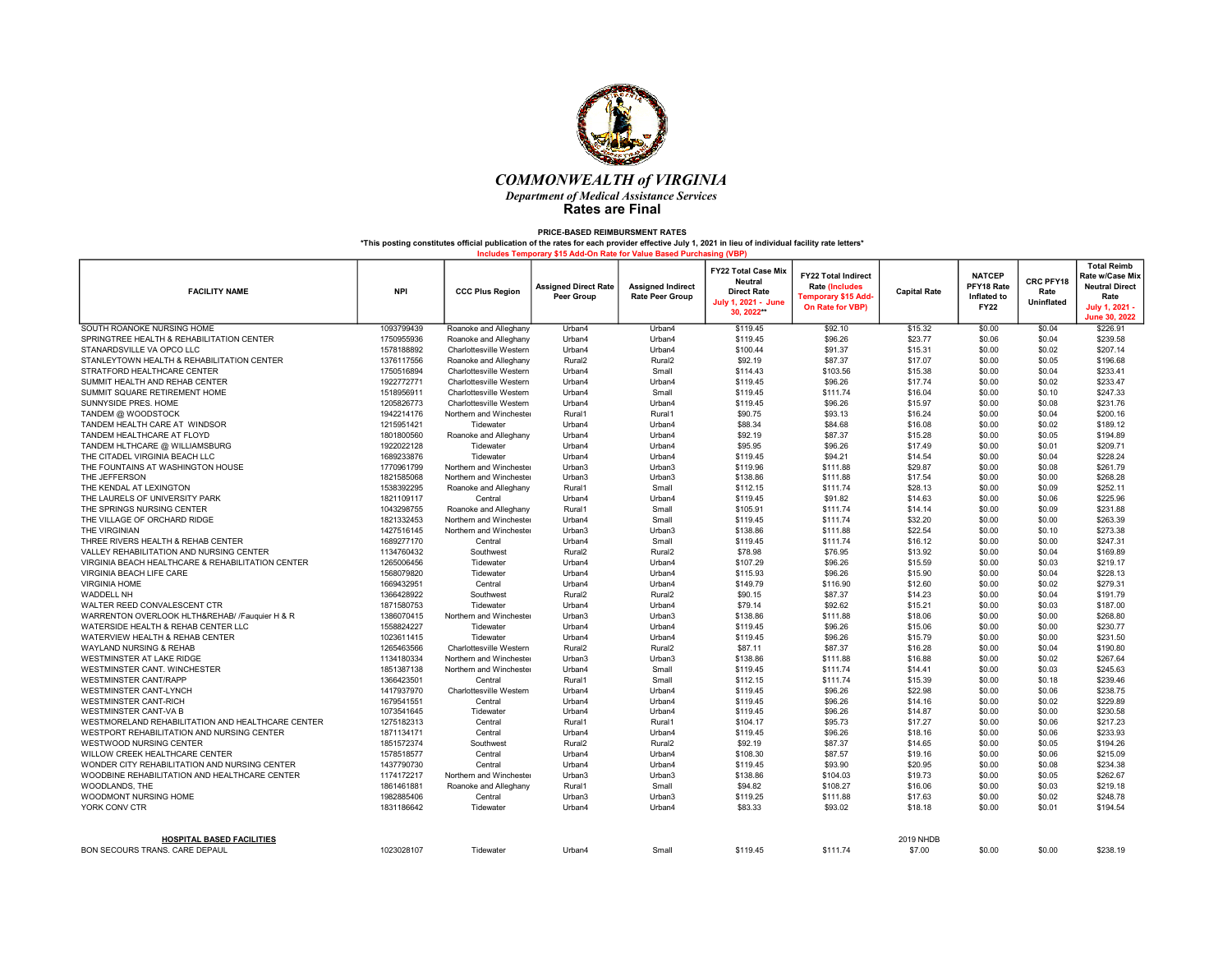

| <b>FACILITY NAME</b>                 | <b>NPI</b> | <b>CCC Plus Region</b>  | <b>Assigned Direct Rate</b><br><b>Peer Group</b> | <b>Assigned Indirect</b><br><b>Rate Peer Group</b> | <b>FY22 Total Case Mix</b><br><b>Neutral</b><br><b>Direct Rate</b><br>July 1, 2021 - June<br>30, 2022** | <b>FY22 Total Indirect</b><br><b>Rate (Includes</b><br><b>Temporary \$15 Add-</b><br>On Rate for VBP) | <b>Capital Rate</b> | <b>NATCEP</b><br>PFY18 Rate<br>Inflated to<br><b>FY22</b> | CRC PFY18<br>Rate<br><b>Uninflated</b> | <b>Total Reimb</b><br>Rate w/Case Mix<br><b>Neutral Direct</b><br>Rate<br>July 1, 2021 -<br>June 30, 2022 |
|--------------------------------------|------------|-------------------------|--------------------------------------------------|----------------------------------------------------|---------------------------------------------------------------------------------------------------------|-------------------------------------------------------------------------------------------------------|---------------------|-----------------------------------------------------------|----------------------------------------|-----------------------------------------------------------------------------------------------------------|
| CLINCH VALLEY MEDICAL CTR            | 1538102827 | Southwest               | Rural <sub>2</sub>                               | Small                                              | \$92.19                                                                                                 | \$111.74                                                                                              | \$0.00              | \$0.00                                                    | \$0.00                                 | \$203.93                                                                                                  |
| <b>COMMUNITY MEMORIAL</b>            | 1578642450 | Central                 | Rural <sub>2</sub>                               | Rural <sub>2</sub>                                 | \$92.19                                                                                                 | \$87.37                                                                                               | \$23.31             | \$0.00                                                    | \$0.02                                 | \$202.89                                                                                                  |
| <b>FRANCIS MARION MANOR</b>          | 1851397897 | Southwest               | Rural <sub>2</sub>                               | Rural <sub>2</sub>                                 | \$92.19                                                                                                 | \$87.37                                                                                               | \$25.83             | \$2.47                                                    | \$0.07                                 | \$207.93                                                                                                  |
| GUGGENHEIMER HEALTH AND REHAB CENTER | 1679247563 | Charlottesville Western | Urban4                                           | Urban4                                             | \$119.45                                                                                                | \$96.26                                                                                               | \$23.25             | \$0.00                                                    | \$0.02                                 | \$238.98                                                                                                  |
| HALIFAX REGIONAL HOSPITAL-NF         | 1891786570 | Charlottesville Western | Rural <sub>2</sub>                               | Small                                              | \$92.19                                                                                                 | \$111.74                                                                                              | \$0.00              | \$0.00                                                    | \$0.00                                 | \$203.93                                                                                                  |
| <b>LAKE TAYLOR</b>                   | 1336101039 | Tidewater               | Urban4                                           | Urban4                                             | \$119.45                                                                                                | \$96.26                                                                                               | \$24.80             | \$0.00                                                    | \$0.07                                 | \$240.58                                                                                                  |
| LOUDOUN LONG TERM CARE               | 1194746032 | Northern and Winchester | Urban3                                           | Urban3                                             | \$138.86                                                                                                | \$111.88                                                                                              | \$59.06             | \$0.62                                                    | \$0.03                                 | \$310.45                                                                                                  |
| MARYVIEW HOSPITAL NF                 | 1124033980 | Tidewater               | Urban4                                           | Urban4                                             | \$119.45                                                                                                | \$96.26                                                                                               | \$24.10             | \$0.00                                                    | \$0.00                                 | \$239.81                                                                                                  |
| OAKWOOD HEALTH AND REHAB             | 1508530387 | Roanoke and Alleghany   | Urban4                                           | Urban4                                             | \$119.45                                                                                                | \$96.26                                                                                               | \$50.30             | \$0.00                                                    | \$0.01                                 | \$266.02                                                                                                  |
| SOUTHHAMPTON MEMORIAL HOSPITAL       | 1649815770 | Central                 | Rural <sub>2</sub>                               | Rural <sub>2</sub>                                 | \$119.45                                                                                                | \$96.26                                                                                               | \$20.47             | \$0.00                                                    | \$0.00                                 | \$236.18                                                                                                  |
| ST FRANCIS NURSING CENTER            | 1225075294 | Tidewater               | Urban4                                           | Urban4                                             | \$115.24                                                                                                | \$96.26                                                                                               | \$34.10             | \$0.00                                                    | \$0.00                                 | \$245.60                                                                                                  |
| WARREN MEMORIAL HOSPITAL             | 1891871893 | Northern and Winchester | Urban3                                           | Urban3                                             | \$138.86                                                                                                | \$111.88                                                                                              | \$25.67             | \$6.77                                                    | \$0.00                                 | \$283.18                                                                                                  |
| WELLMONT MT. VIEW REGIONAL           | 1114102191 | Southwest               | Rural <sub>2</sub>                               | Small                                              | \$92.19                                                                                                 | \$111.74                                                                                              | \$29.04             | \$0.00                                                    | \$0.00                                 | \$232.97                                                                                                  |
| <b>NEW FACILITIES</b>                |            |                         |                                                  |                                                    |                                                                                                         |                                                                                                       |                     |                                                           |                                        |                                                                                                           |
| THE REHAB CENTER AT BRISTOL          | 1003394693 | Tidewater               | Urban4                                           | Urban4                                             | \$119.45                                                                                                | \$96.26                                                                                               | \$32.16             | \$0.00                                                    | \$0.04                                 | \$247.91                                                                                                  |
| WILLIAMSBURG LANDING                 | 1427054410 | Tidewater               | Urban4                                           | Urban4                                             | \$119.45                                                                                                | \$96.26                                                                                               | \$22.26             | \$0.00                                                    | \$0.04                                 | \$238.01                                                                                                  |
| RICHFIELD HEALTH CENTER - ROANOKE    | 1922686559 | Roanoke and Alleghany   | Urban4                                           | Urban4                                             | \$119.45                                                                                                | \$81.26                                                                                               | \$50.74             | \$0.00                                                    | \$0.04                                 | \$251.49                                                                                                  |

| <b>CHANGE LOG</b>                                                                                                                               |                       |                 |  |  |  |  |  |  |  |
|-------------------------------------------------------------------------------------------------------------------------------------------------|-----------------------|-----------------|--|--|--|--|--|--|--|
| <b>CHANGE DESCRIPTION</b>                                                                                                                       | <b>EFFECTIVE DATE</b> | <b>LOG DATE</b> |  |  |  |  |  |  |  |
| Revised effective date for VIRGINIA BEACH LIFE CARE NPI 1568079820                                                                              | 10/14/2020            | 4/12/2022       |  |  |  |  |  |  |  |
| Revised effective date for NASSAWADOX VA OPCO LLC NPI 1851998793                                                                                | 10/14/2020            | 4/12/2022       |  |  |  |  |  |  |  |
| Added RICHFIELD HEALTH CENTER - ROANOKE NPI 1922686559 New Facility effective 7/19/2021                                                         | 7/19/2021             | 3/4/2022        |  |  |  |  |  |  |  |
| Updated NPI for SUMMIT HEALTH AND REHAB CENTER NPI 1922772771. Former NPI 1013011220                                                            | 11/1/2021             | 3/4/2022        |  |  |  |  |  |  |  |
| Updated NPI for FAIRMONT CROSSING HEALTH AND REHAB CENTER NPI 1174297063 Former Name FAIRMONT CROSSING REHAB NPI 1831293042                     | 11/1/2021             | 3/4/2022        |  |  |  |  |  |  |  |
| Updated NPI for GUGGENHEIMER HEALTH AND REHAB CENTER NPI 1679247563 Former Name VIRGINIA BAPTIST HOSPITAL NPI 1538263744                        | 11/1/2021             | 3/4/2022        |  |  |  |  |  |  |  |
| Updated NPI for OAKWOOD HEALTH AND REHAB CENTER NPI 1508530387. Former NPI 1871574368                                                           | 11/1/2021             | 3/4/2022        |  |  |  |  |  |  |  |
| Updated NPI for FOREST HEALTH & REHAB CENTER, LLC NPI 1811580087, Former Name THE CARRINGTON 1639652944.                                        | 6/1/2021              | 11/9/2021       |  |  |  |  |  |  |  |
| Updated NPI for SKYVIEW SPRINGS REHAB AND NURSING CENTER NPI 1003497355. Former name MV OPERATIONS 1770090961                                   | 6/1/2021              | 11/9/2021       |  |  |  |  |  |  |  |
| Update NPI for EVERGREEN HEALTH & REHABILITATION CENTER NPI 1487221107. Former Name EVERGREEN HEALTH AND REHAB NPI 1497713499.                  | 7/1/2021              | 11/9/2021       |  |  |  |  |  |  |  |
| Updated rates direct and indirect rates for NPIs 1588223770, 1871152058, and 1407415680 per Accordius Appeal.                                   | 7/1/2021              | 10/29/2021      |  |  |  |  |  |  |  |
| Updated NPI for AMELIA REHABILITATION AND HEALTHCARE CENTER NPI 1134702921. Former name WELLSPRINGS AT AMELIA NPI 1245796341                    | 5/16/2021             | 10/26/2021      |  |  |  |  |  |  |  |
| Updated NPI for ALBERMARLE HEALTH & REHABILITATION CENTER NPI 1003490277. Former name ALBEMARLE HEALTH AND REHABILITATION CENTER NPI 1720459159 | 5/28/2021             | 10/26/2021      |  |  |  |  |  |  |  |
| Updated NPI for APPOMATTOX HEALTH & REHABILITATION CENTER NPI 1639753809. Former name MFA - APPOMATTOX HLTH CARE CTR NPI 1942313663             | 5/28/2021             | 10/26/2021      |  |  |  |  |  |  |  |
| Updated NPI for BAYSIDE HEALTH & REHABILITATION CENTER NPI 1528642790. Former name MFA - BAYSIDE HEALTH CARE CTR NPI 1740393966                 | 5/28/2021             | 10/26/2021      |  |  |  |  |  |  |  |
| Updated NPI for BEAUFONT HEALTH & REHABILITATION CENTER NPI 1508440785. Former name MFA - BEAUFONT HEALTH CARE CTR NPI 1699888750               | 5/28/2021             | 10/26/2021      |  |  |  |  |  |  |  |
| Updated NPI for BERKSHIRE HEALTH & REHABILITATION CENTER NPI 1861076044. Former name MFA-BERKSHIRE NPI 1407869597                               | 5/28/2021             | 10/26/2021      |  |  |  |  |  |  |  |
| Updated NPI for BOWLING GREEN HEALTH & REHABILITATION CENTER NPI 1619551801. Former name MFA - BOWLING GREEN HC NPI 1629181557                  | 6/1/2021              | 10/26/2021      |  |  |  |  |  |  |  |
| Updated NPI for BURKE HEALTH & REHABILITATION CENTER NPI 1861076051. Former name BURKE HEALTH CARE CENTER NPI 1831202985                        | 5/28/2021             | 10/26/2021      |  |  |  |  |  |  |  |
| Updated NPI for CHARLOTTESVILLE HEALTH & REHABILITATION CENTER NPI 1487238671. Former name MFA - CHARLOTTESVILLE HEALTH & REHAB NPI 1457597874  | 5/28/2021             | 10/26/2021      |  |  |  |  |  |  |  |
| Updated NPI for CHESAPEAKE HEALTH & REHABILITATION CENTER NPI 1649854837. Former name MFA - CHESAPEAKE HCC NPI 1710999842                       | 5/28/2021             | 10/26/2021      |  |  |  |  |  |  |  |